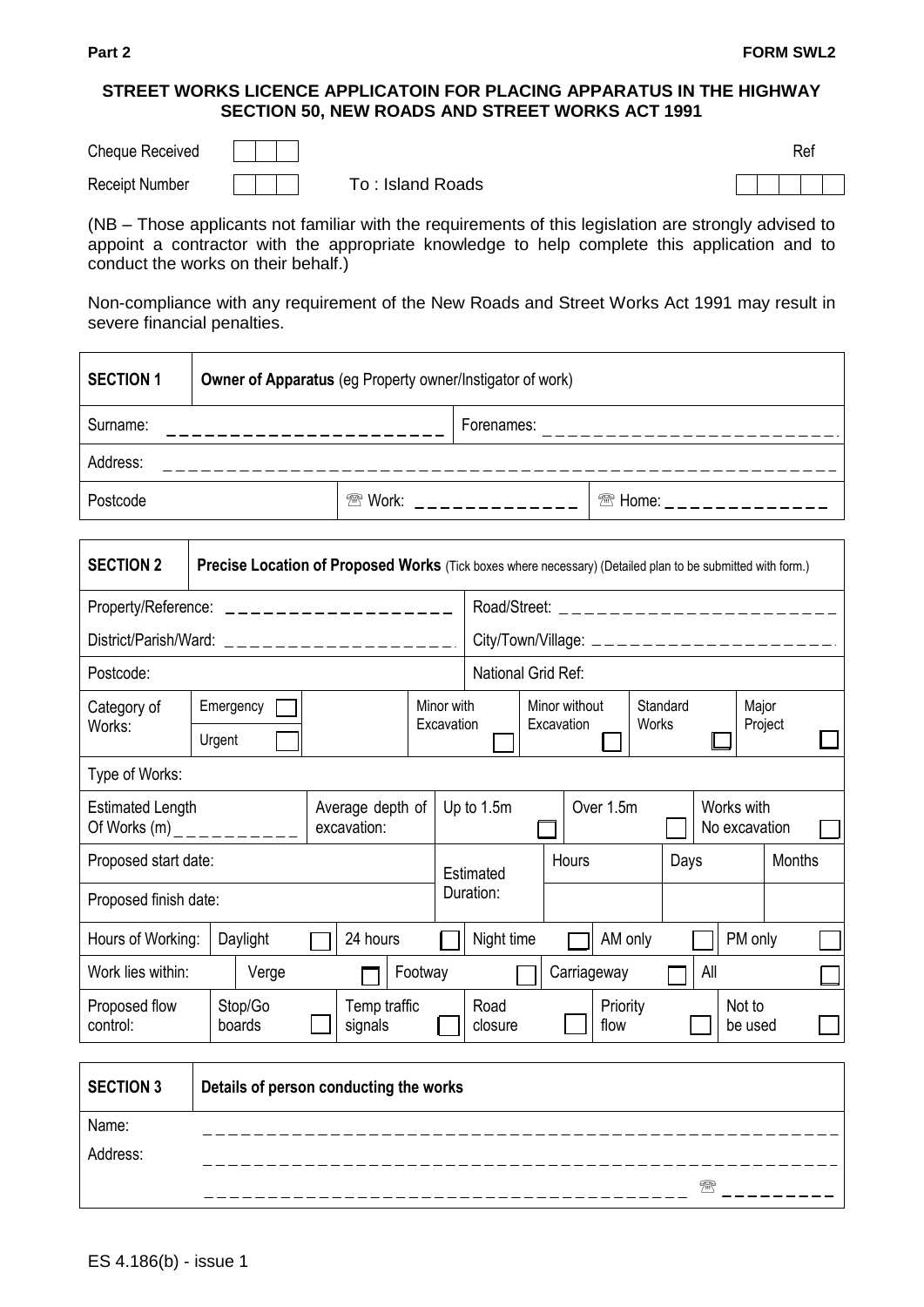| <b>SECTION 4</b>           | <b>Insurance</b> – Public Liability Insurance of a minimum £5m must be provided up to completion of the<br>permanent reinstatement. (Proof to be submitted with this form.) |  |          |                 |  |  |  |  |
|----------------------------|-----------------------------------------------------------------------------------------------------------------------------------------------------------------------------|--|----------|-----------------|--|--|--|--|
| Company Name:              |                                                                                                                                                                             |  | Address: |                 |  |  |  |  |
| Policy No:<br>$\mathbb{R}$ |                                                                                                                                                                             |  |          | Expires (date): |  |  |  |  |

## **SECTION 5 Declaration by Owner of Apparatus** (as per Section 1)

I confirm that the foregoing details are correct, and acknowledge that the works referred to above must be conducted in accordance with the requirements of the New Road and Street Works Act 1991, and associated legislation and codes of practice, together with any other conditions imposed by the Street Authority in the relevant licence.

I also acknowledge the statutory need for me to pay the prescribed inspection fees which will be imposed by the Street Authority, including any defect inspection fees and the cost of any necessary remedial works conducted by the Street Authority during the guarantee period.

I also acknowledge that the licence is granted on the condition that I will indemnify the Street Authority against any claim in respect of injury, damage or loss arising out of :

(a) The placing or presence in the street of apparatus to which the licence relates, or

(b) The execution by any person of any works authorised by the licence.

I also acknowledge that I have read and understand the Notes for Guidance contained in Part 1 (Form SWL1)

Signed: Date:

| <b>SECTION 6</b> |                                                                                                                                                                                                                                                                                              | <b>Consent</b>                                                                                                                                                                                                                                                                                                                                                                                                                                                                                                                                                                                                                                                                                                                                                                                                                                                                                                                                                                                                                                                                        |  |  |  |  |
|------------------|----------------------------------------------------------------------------------------------------------------------------------------------------------------------------------------------------------------------------------------------------------------------------------------------|---------------------------------------------------------------------------------------------------------------------------------------------------------------------------------------------------------------------------------------------------------------------------------------------------------------------------------------------------------------------------------------------------------------------------------------------------------------------------------------------------------------------------------------------------------------------------------------------------------------------------------------------------------------------------------------------------------------------------------------------------------------------------------------------------------------------------------------------------------------------------------------------------------------------------------------------------------------------------------------------------------------------------------------------------------------------------------------|--|--|--|--|
| 1.               |                                                                                                                                                                                                                                                                                              | The Street Authority for the Highway mentioned in Section Two of Form SWL2 (hereinafter called "the<br>Highway") hereby grant to the party named in Section One of Form SWL2 (hereinafter called "the Licensee")<br>with the intent that the same shall benefit and run with the property described in Section Two of Form SWL2<br>hereto Licence under Section 50 of the New Roads and Street Works Act 1991 to place and leave in the<br>Highway in the position shown by a red broken line on the plan attached hereto the apparatus (hereinafter<br>referred to as "the Apparatus") short particulars of which are set out in the Section Two of Form SWL2 hereto<br>and to maintain repair and reinstate the Apparatus and break open and have access to the Highway for those<br>purposes upon the terms and subject to the conditions hereinafter specified and subject also to the relevant<br>conditions and provisions contained in Schedule 3 of the said Act and the Licensee hereby accepts the Licence<br>upon and subject to the said terms conditions and provisions. |  |  |  |  |
| 2.               | This licence is granted to the owner of apparatus and his Successors in Title and where he proposes to part<br>with his interest in the apparatus, he shall before doing so give 6 weeks' notice to the Street Authority stating to<br>whom the benefit of the licence is to be transferred. |                                                                                                                                                                                                                                                                                                                                                                                                                                                                                                                                                                                                                                                                                                                                                                                                                                                                                                                                                                                                                                                                                       |  |  |  |  |
| 3.               |                                                                                                                                                                                                                                                                                              | The Licensee shall:                                                                                                                                                                                                                                                                                                                                                                                                                                                                                                                                                                                                                                                                                                                                                                                                                                                                                                                                                                                                                                                                   |  |  |  |  |
|                  | (a)                                                                                                                                                                                                                                                                                          | Conduct all the relevant works in accordance with the requirements of the New Roads and Street<br>Works Act 1991, and its associated Secondary Legislation and Code of Practice.                                                                                                                                                                                                                                                                                                                                                                                                                                                                                                                                                                                                                                                                                                                                                                                                                                                                                                      |  |  |  |  |
|                  | (b)<br>Indemnify the Street Authority against any claim in respect of injury, damage or loss arising out of :                                                                                                                                                                                |                                                                                                                                                                                                                                                                                                                                                                                                                                                                                                                                                                                                                                                                                                                                                                                                                                                                                                                                                                                                                                                                                       |  |  |  |  |
|                  |                                                                                                                                                                                                                                                                                              | (i)<br>the placing or presence in the street of apparatus to which the licence relates, or<br>the execution by any person of any works authorised by the licence;<br>(ii)                                                                                                                                                                                                                                                                                                                                                                                                                                                                                                                                                                                                                                                                                                                                                                                                                                                                                                             |  |  |  |  |
|                  | ES 4.186(b) - issue 1                                                                                                                                                                                                                                                                        |                                                                                                                                                                                                                                                                                                                                                                                                                                                                                                                                                                                                                                                                                                                                                                                                                                                                                                                                                                                                                                                                                       |  |  |  |  |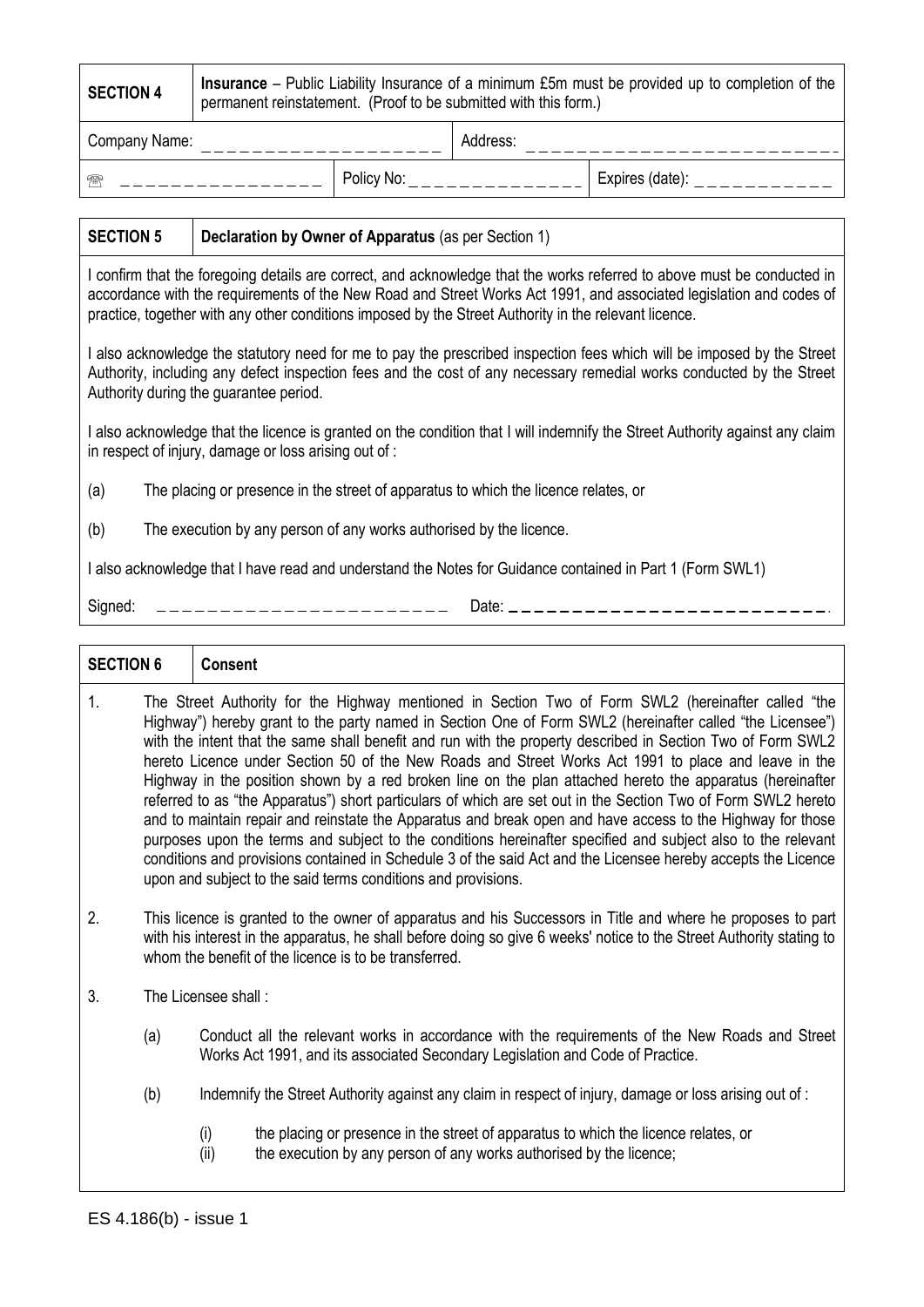and the former licensee shall indemnify the Street Authority against any claim in respect of injury, damage or loss arising out of the execution by the Authority or the licensee of any works under Paragraph 7.

- 4. The licensee shall pay the Street Authority in connection with the grant of the licence :
	- (a) The sum of £**120.20** in respect of administration expenses (non returnable)
	- (b) The sum of £**180.30** which the Street Authority will accept as a capitalised payment in lieu of the annual fee for administering the licence recoverable under Schedule 3 Section 2b of the New Roads and Street Works Act 1991.
	- (c) The sum of £**150.00** for the chargeable inspection fees.
	- (d) Works in excess of 200 metres length will be subject to additional Inspection Fees.
- 5. The licence hereby granted shall remain in force until withdrawn by the Street Authority under Schedule 3 of the New Roads and Street Works Act 1991 or surrendered to the Street Authority by the Licensee.
- 6. The Street Authority may determine this licence at any time:
	- (a) on the expiration of such period as may be specified in the Notice being a period of not less than seven working days beginning with the date of service of the Notice on the licensee if any condition of this licence is contravened by the Licensee or if the Street Authority becomes aware of the fact that the Licensee intends to cease using or has abandoned the apparatus or intends to do so, or
	- (b) the Licensee has parted with or intends to part with his interest in the apparatus in a case where assignment of the licence is prohibited, or
	- (c) the Street Authority considers the withdrawal of the licence is necessary for the purpose of the exercise of their function as Street Authority.

NB: Under sub paragraph (c) not less than 3 months' notice will be given by the Street Authority.

- 7. Where a licence expires or is withdrawn or surrendered the Street Authority :
	- (a) may remove the apparatus to which the licence relates or alter it in such manner as they think fit and reinstate, the street and may recover from the former licensee the expenses incurred by them in doing so.
	- (b) if satisfied that the former Licensee can, within such reasonable time as they may specify, remove the apparatus or alter it in such a manner as they may require and reinstate the street, they may authorise him to do so at his own expense. A further licence will be required for such works.
- 8. Any licence issued under this procedure by the Street Authority must not be construed as conferring any right for the applicant to make any connection to a sewer, drain, pipe, cable or other apparatus.
- 9. The Licence does not confer any right on the Licensee, as against the owners of land which the highway is situated, to use the land. The Licensee must make his own arrangements with such owners in cases where their consent is needed.
- 10. In this licence the terms:

"Licensee" shall include the Successor in Title - Personal Representative - Receiver - Liquidator or Trustees of the licensee.

"Highway" shall include and apply to each and every Highway, when more than one Highway is specified in the Section 2 of Form SWL 1 hereto.